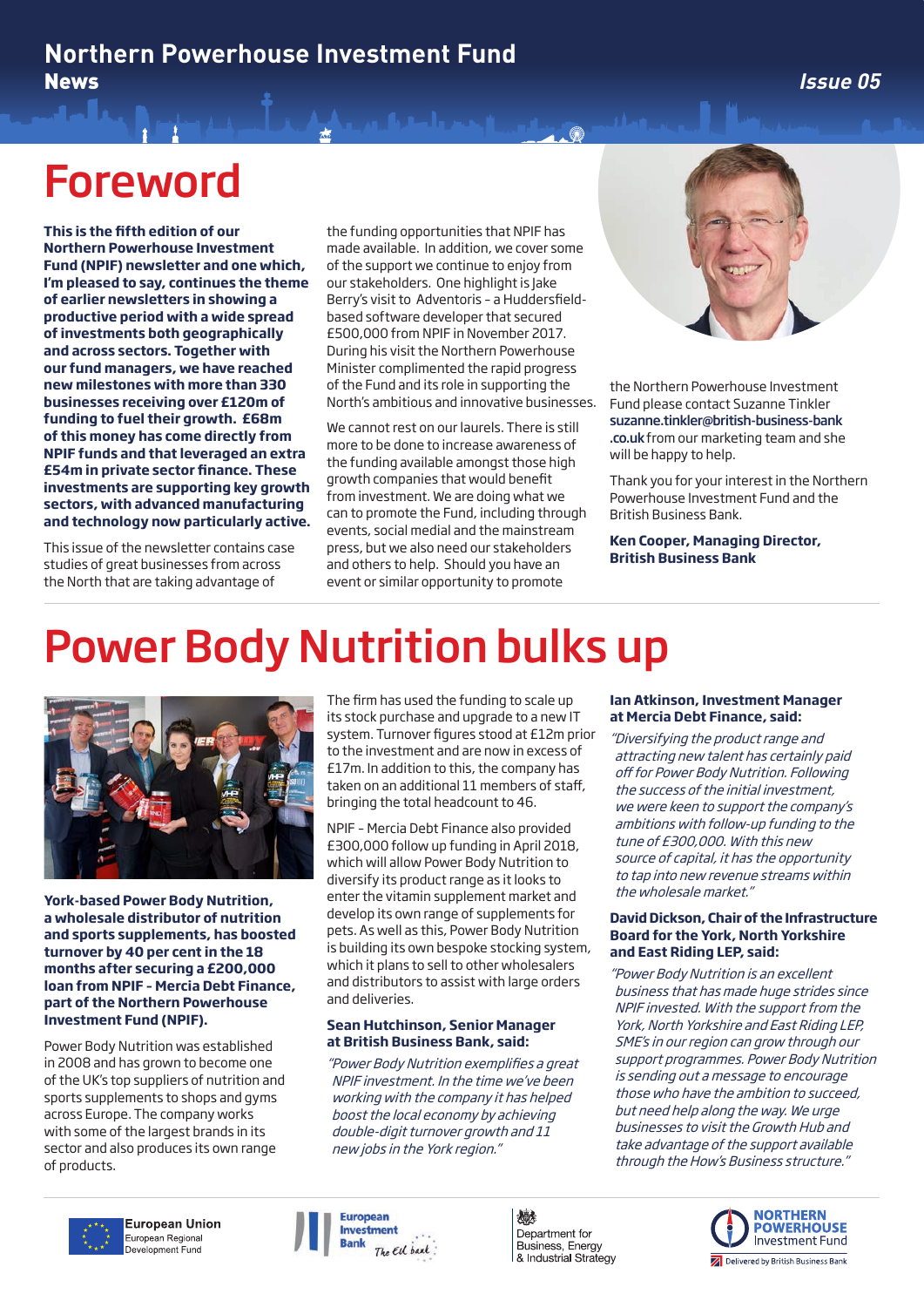# Deal Roundup

**The appetite for capital has remained strong across the Northern Powerhouse regions, and NPIF has continued to complete a number of deals across a wide range of sectors. Here are some of the transactions NPIF has completed this quarter:** 

#### **Rinicare**

Alderley Edge-based Rinicare Limited is a healthcare company that works with clinicians to improve outcomes and reduce costs through the use of AI. The funding will be used to commercialise its wireless physiological signs technology (PRIME) and falls prevention system (SAFE) as well as develop its AI-powered predictive algorithm for intensive care.

#### **OTTY Sleep**

Based in Leeds, OTTY Sleep is a bedin-a-box mattress retailer that delivers premium mattresses direct to customers' doors. The funding will support the company's ambitious growth plans and increase its product range as it looks to expand across Europe.

#### **Reax**

Blackpool rescue training business Reax provides training and first aid courses to various sectors, including emergency services, construction and engineering. It received a £35,000 microfinance loan that will be used to develop current facilities and recruit five additional rescue, first aid and trauma trainers.

#### **Communicate**

Tees Valley technology firm Communicate provides telecoms services, cyber security and cloud-based services to businesses across the UK, with a specialism in multioccupancy commercial properties and business parks. Communicate received £500,000 worth of debt finance, which will be used to expand its services into an additional 35 buildings and create new jobs in the Tees Valley region.

#### **Shaping Cloud**

Shaping Cloud is a Manchester-based company that enables the NHS, local authorities and other government departments in the North to implement cloud storage technology. The £750,000 equity finance investment will contribute to continued innovation and development in its cloud products, sales and marketing activity and create a further 12 jobs.

#### **Whitespace**

Sheffield company Whitespace Technology provides high-speed broadband to rural areas by using gaps in TV frequencies left from the analogue to digital switch. The firm received £150,000 worth of debt finance, which will be used to purchase the necessary equipment to connect over 20,000 properties to the internet over the next two years.

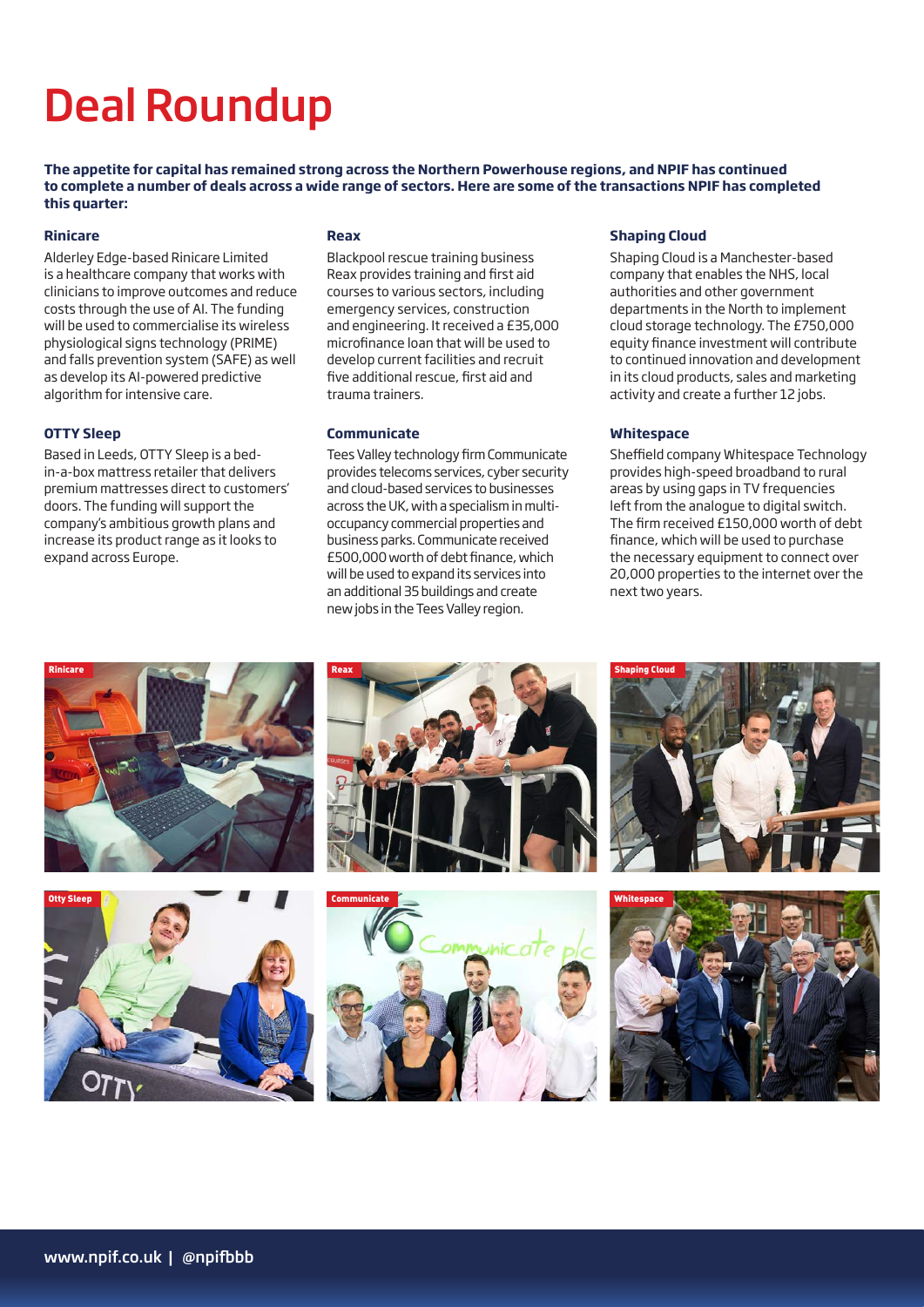## Deal in Focus: Creation 360

**Product design agency Creation 360 plans to develop a new mobile solution for the hospitality and leisure industry after receiving £250,000 from NPIF – Maven Equity Finance, managed by Maven Capital Partners and part of the Northern Powerhouse Investment Fund.** 

Founded in 2014 by Kevin Coleman, the Manchester-based firm develops, designs and delivers bespoke promotional merchandise and display solutions for Fast-Moving Consumer Goods (FMCG) brands such as Coca Cola, Hilton Hotels and Vimto.

The company, which received the funding as part of a larger round totalling £750,000, will use the money to expand operational capacity through the development of AuditCloud, its digital platform solution for the hospitality and leisure industry.

The mobile solution records, consolidates, analyses and reports multiple customerrelated data streams in real time, with the beta product being used nationally by both Hilton Hotels and Bourne Leisure. In addition to this, the funding will also fuel a recruitment drive, creating 11 jobs in the Greater Manchester area as the demand for products grows.

Creation 360 will also enter a three-year Knowledge Transfer Partnership (KTP) agreement with Manchester University to further develop the next generation AuditCloud platform that will analyse all social media feeds and report on negative comments. The investment from NPIF will

be used to launch AuditCloud and help grow the product's reach using the KTP.

#### **Jim Darlington, Investment Manager at NPIF – Maven Equity Finance, said:**

"We are delighted to support Creation as it seeks to expand its presence with its new and innovative AuditCloud product. Kevin and the team have exciting plans to grow the business and we are optimistic about the interest AuditCloud will generate in the marketplace.

"We are looking forward to working alongside Kevin and the management team, who are more than capable of capitalising on the opportunity to drive the business forward."

#### **Sue Barnard at the British Business Bank said:**

"The Northern Powerhouse Investment Fund can provide much needed stimulus to businesses in the North, with the investment in Creation 360 being a prime example of this. Through this new line of funding, the company is now able to bolster its headcount and develop its products further. We are very much looking forward to seeing how the business progresses following this investment".





## **Microfinance** £25k - £100k



### Debt Finance £100k - £750k



## Equity Finance £50k - £2m

www.npif.co.uk/microfinance www.npif.co.uk/debt-finance www.npif.co.uk/equity-finance